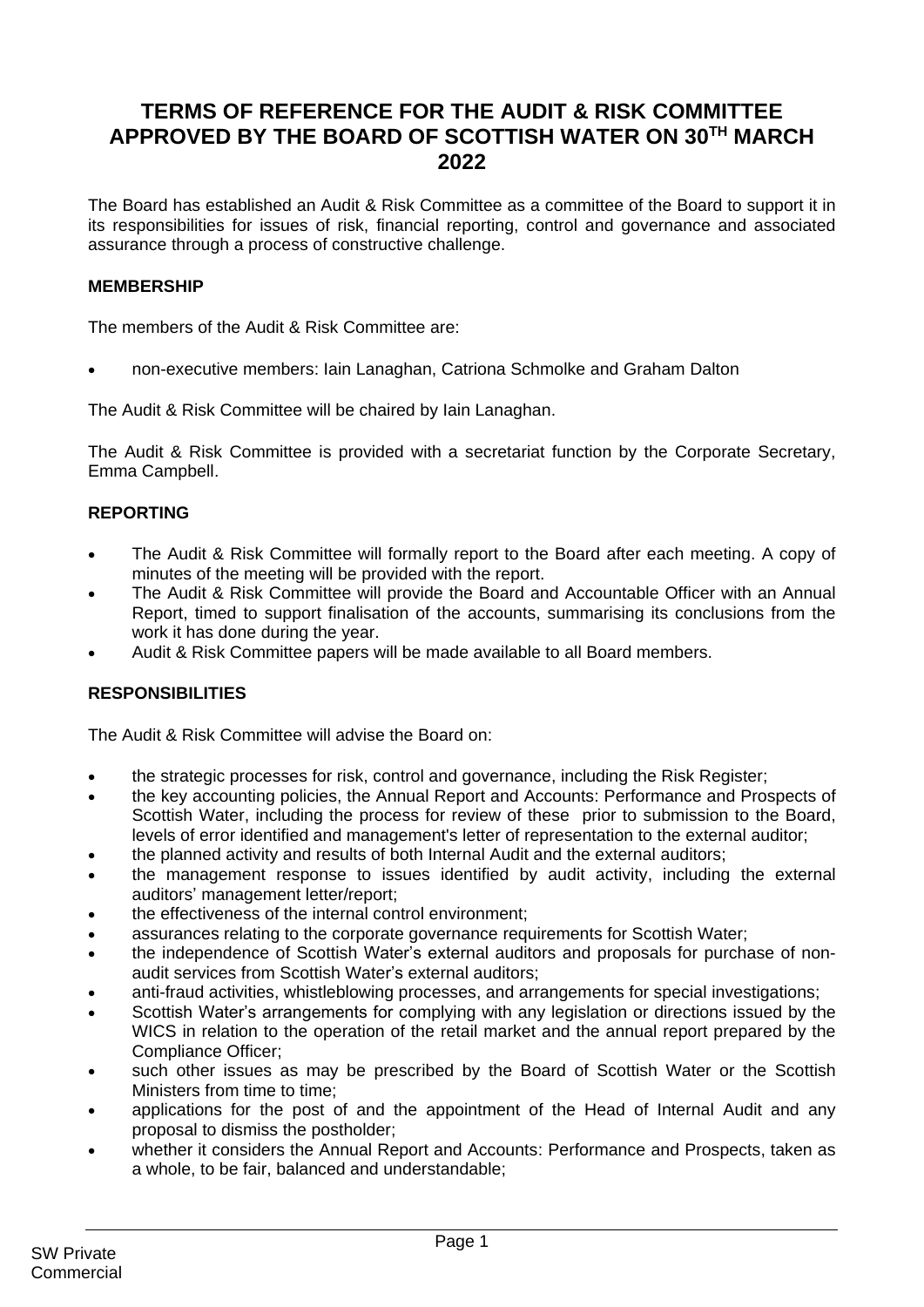- the annual statement published by Scottish Water under the Modern Slavery Act 2015, setting out the steps taken to ensure that slavery and human trafficking are not taking place in any part of Scottish Water's business or in the supply chain; and
- the annual Tax Strategy, prior to publication of the document on the Scottish Water external internet site.

The effectiveness of the Audit & Risk Committee will be assessed annually as part of the overall review of Board Effectiveness undertaken by the Corporate Secretary.

# **RIGHTS**

The Audit & Risk Committee may:

- co-opt additional members for a period not exceeding a year to provide specialist skills, knowledge and experience; and
- procure specialist ad-hoc advice at the expense of Scottish Water, subject to budgets agreed by the Board or Accountable Officer.

## **ACCESS**

The Head of Internal Audit and the representative of the external auditors will have free and confidential access to the Chair of the Audit & Risk Committee. The Committee is authorised by the Board to investigate any activity within its terms of reference. It is authorised to seek any information it requires from any employee and all employees are directed to co-operate with any request made by the Committee to either attend a meeting or provide written reports. Any employee is entitled to raise any concern directly with a member of the Committee. Any nonexecutive member of the Board has access to the papers and a right to attend the meetings of the Audit & Risk Committee, subject to prior notification to the Chair of the Audit & Risk Committee.

## **MEETINGS**

The procedures for meetings are:

- the Audit & Risk Committee will meet at least four times a year, usually in March, May, August and December. The Chair of the Audit & Risk Committee may convene additional meetings, as he/she deems necessary;
- a minimum of two members of the Audit & Risk Committee are required to be present for the meeting to be quorate;
- Audit & Risk Committee meetings will normally be attended by the Accountable Officer, the Director of Finance, the Head of Internal Audit, the Chair of Scottish Water and, when appropriate, a representative of the external auditors;
- the Audit & Risk Committee may ask any other officials of Scottish Water to attend to assist it with its discussions on any particular matter:
- the Audit & Risk Committee may ask the Chair of Business Stream's Audit Committee to attend meetings and provide such information and certification as may reasonably be required for the purpose of exercising Group corporate governance and reporting in accordance with best practice;
- the Audit & Risk Committee may ask any or all of those who normally attend but who are not members to withdraw to facilitate open and frank discussion of particular matters; and
- the Board or Accountable Officer may ask the Audit & Risk Committee to convene further meetings to discuss particular issues on which they want the Committee's advice.